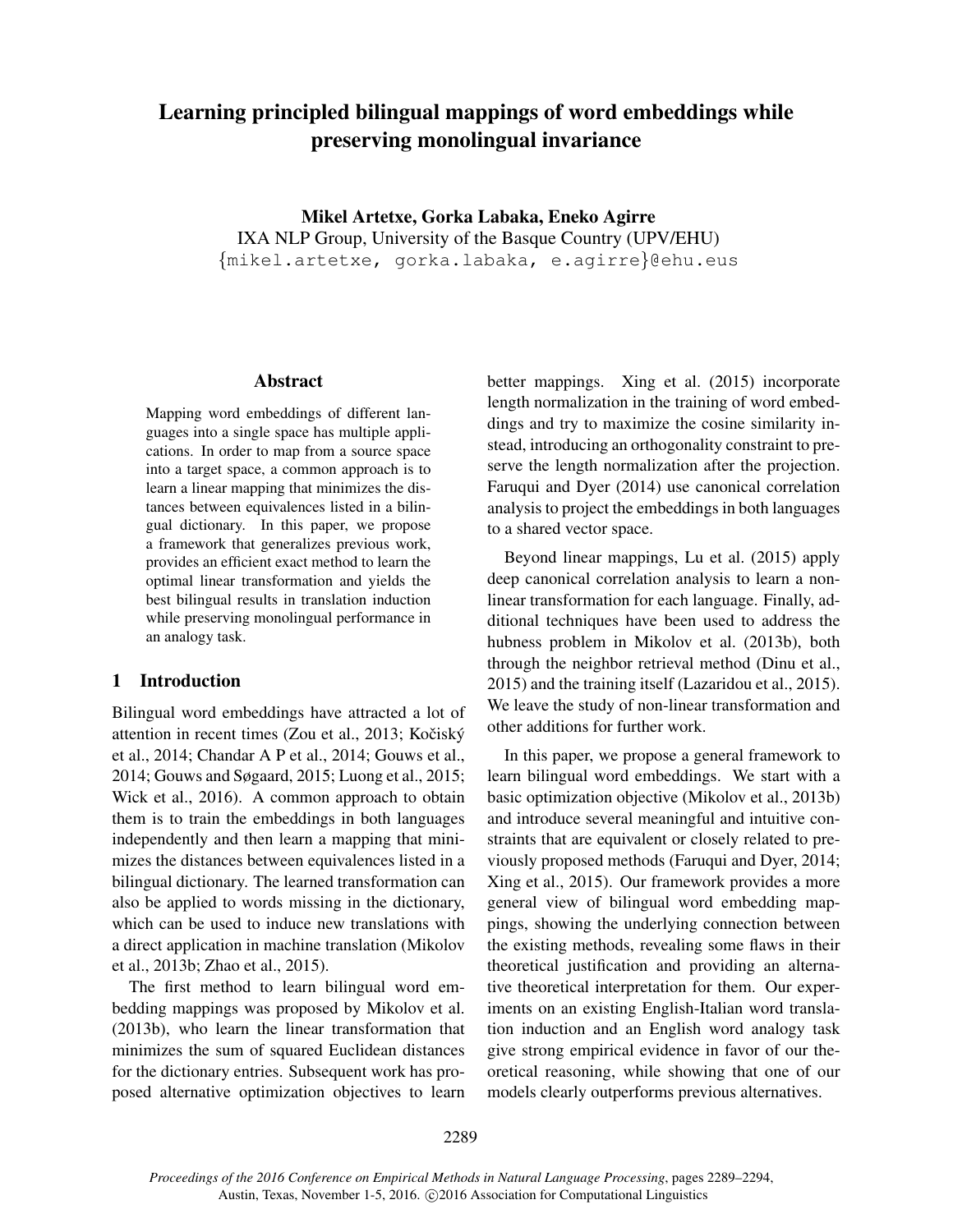# 2 Learning bilingual mappings

Let  $X$  and  $Z$  denote the word embedding matrices in two languages for a given bilingual dictionary so that their *i*th row  $X_{i*}$  and  $Z_{i*}$  are the word embeddings of the ith entry in the dictionary. Our goal is to find a linear transformation matrix  $W$  so that  $XW$ best approximates  $Z$ , which we formalize minimizing the sum of squared Euclidean distances following Mikolov et al. (2013b):

$$
\underset{W}{\arg\min} \ \sum_{i} \|X_{i*}W - Z_{i*}\|^2
$$

Alternatively, this is equivalent to minimizing the (squared) Frobenius norm of the residual matrix:

$$
\argmin_W \|XW - Z\|_F^2
$$

Consequently, W will be the so called leastsquares solution of the linear matrix equation  $XW = Z$ . This is a well-known problem in linear algebra and can be solved by taking the Moore-Penrose pseudoinverse  $X^+ = (X^T X)^{-1} X^T$  as  $W = X^{\dagger}Z$ , which can be computed using SVD.

## 2.1 Orthogonality for monolingual invariance

Monolingual invariance is needed to preserve the dot products after mapping, avoiding performance degradation in monolingual tasks (e.g. analogy). This can be obtained requiring W to be an orthogonal matrix  $(W^TW = I)$ . The exact solution under such orthogonality constraint is given by  $W =$  $VU<sup>T</sup>$ , where  $Z<sup>T</sup>X = U\Sigma V<sup>T</sup>$  is the SVD factorization of  $Z<sup>T</sup>X$  (cf. Appendix A). Thanks to this, the optimal transformation can be efficiently computed in linear time with respect to the vocabulary size. Note that orthogonality enforces an intuitive property, and as such it could be useful to avoid degenerated solutions and learn better bilingual mappings, as we empirically show in Section 3.

# 2.2 Length normalization for maximum cosine

Normalizing word embeddings in both languages to be unit vectors guarantees that all training instances contribute equally to the optimization goal. As long as  $W$  is orthogonal, this is equivalent to maximizing the sum of cosine similarities for the dictionary entries, which is commonly used for similarity computations:

$$
\argmin_{W} \sum_{i} \left\| \frac{X_{i*}}{\|X_{i*}\|} W - \frac{Z_{i*}}{\|Z_{i*}\|} \right\|^2
$$

$$
= \argmax_{W} \sum_{i} \cos\left(X_{i*} W, Z_{i*}\right)
$$

This last optimization objective coincides with Xing et al. (2015), but their work was motivated by an hypothetical inconsistency in Mikolov et al. (2013b), where the optimization objective to learn word embeddings uses dot product, the objective to learn mappings uses Euclidean distance and the similarity computations use cosine. However, the fact is that, as long as  $W$  is orthogonal, optimizing the squared Euclidean distance of length-normalized embeddings is equivalent to optimizing the cosine, and therefore, the mapping objective proposed by Xing et al. (2015) is equivalent to that used by Mikolov et al. (2013b) with orthogonality constraint and unit vectors. In fact, our experiments show that orthogonality is more relevant than length normalization, in contrast to Xing et al. (2015), who introduce orthogonality only to ensure that unit length is preserved after mapping.

#### 2.3 Mean centering for maximum covariance

Dimension-wise mean centering captures the intuition that two randomly taken words would not be expected to be semantically similar, ensuring that the expected product of two random embeddings in any dimension and, consequently, their cosine similarity, is zero. As long as  $W$  is orthogonal, this is equivalent to maximizing the sum of dimensionwise covariance for the dictionary entries:

$$
\argmin_{W} ||C_m X W - C_m Z||_F^2
$$

$$
= \argmax_{W} \sum_{i} \text{cov}(X W_{*i}, Z_{*i})
$$

where  $C_m$  denotes the centering matrix

This equivalence reveals that the method proposed by Faruqui and Dyer (2014) is closely related to our framework. More concretely, Faruqui and Dyer (2014) use Canonical Correlation Analysis (CCA) to project the word embeddings in both languages to a shared vector space. CCA maximizes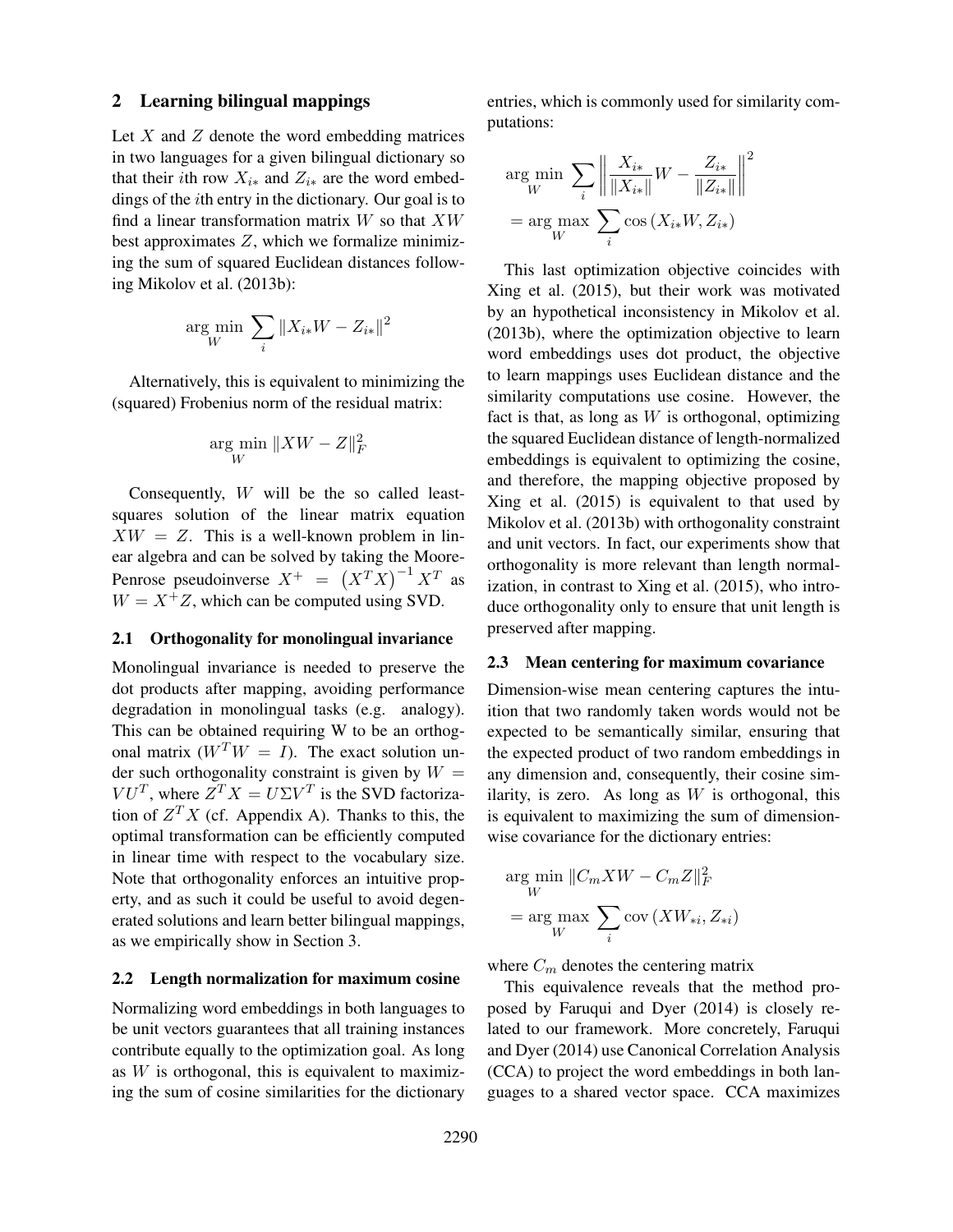the dimension-wise covariance of both projections (which is equivalent to maximizing the covariance of a single projection if the transformations are constrained to be orthogonal, as in our case) but adds an implicit restriction to the two mappings, making different dimensions have the same variance and be uncorrelated among themselves<sup>1</sup>:

$$
\arg_{A,B} \max_{i} \sum_{i} \text{cov}(XA_{*i}, ZB_{*i})
$$
  
s.t. 
$$
A^T X^T C_m X A = B^T Z^T C_m Z B = I
$$

Therefore, the only fundamental difference between both methods is that, while our model enforces monolingual invariance, Faruqui and Dyer (2014) do change the monolingual embeddings to meet this restriction. In this regard, we think that the restriction they add could have a negative impact on the learning of the bilingual mapping, and it could also degrade the quality of the monolingual embeddings. Our experiments (cf. Section 3) show empirical evidence supporting this idea.

# 3 Experiments

In this section, we experimentally test the proposed framework and all its variants in comparison with related methods. For that purpose, we use the translation induction task introduced by Mikolov et al. (2013b), which learns a bilingual mapping on a small dictionary and measures its accuracy on predicting the translation of new words. Unfortunately, the dataset they use is not public. For that reason, we use the English-Italian dataset on the same task provided by Dinu et al.  $(2015)^2$ . The dataset contains monolingual word embeddings trained with the word2vec toolkit using the CBOW method with negative sampling (Mikolov et al.,  $2013a)^3$ . The English embeddings were trained on a 2.8 billion word corpus (ukWaC + Wikipedia + BNC), while the 1.6 billion word corpus itWaC was used to train the Italian embeddings. The dataset also contains a bilingual dictionary learned from Europarl, split into a training set of 5,000 word pairs and a test set of 1,500 word pairs, both of them uniformly distributed in frequency bins. Accuracy is the evaluation measure.

Apart from the performance of the projected embeddings in bilingual terms, we are also interested in the monolingual quality of the source language embeddings after the projection. For that purpose, we use the word analogy task proposed by Mikolov et al. (2013a), which measures the accuracy on answering questions like "what is the word that is similar to *small* in the same sense as *biggest* is similar to *big*?" using simple word vector arithmetic. The dataset they use consists of 8,869 semantic and 10,675 syntactic questions of this type, and is publicly available $4$ . In order to speed up the experiments, we follow the authors and perform an approximate evaluation by reducing the vocabulary size according to a frequency threshold of 30,000 (Mikolov et al., 2013a). Since the original embeddings are the same in all the cases and it is only the transformation that is applied to them that changes, this affects all the methods in the exact same way, so the results are perfectly comparable among themselves. With these settings, we obtain a coverage of 64.98%.

We implemented the proposed method in Python using NumPy, and make it available as an open source project<sup>5</sup>. The code for Mikolov et al. (2013b) and Xing et al. (2015) is not publicly available, so we implemented and tested them as part of the proposed framework, which only differs from the original systems in the optimization method (exact solution instead of gradient descent) and the length normalization approach in the case of Xing et al. (2015) (postprocessing instead of constrained training). As for the method by Faruqui and Dyer (2014), we used their original implementation in Python and MAT-LAB<sup>6</sup>, which we extended to cover cases where the dictionary contains more than one entry for the same word.

<sup>&</sup>lt;sup>1</sup>While CCA is typically defined in terms of correlation (thus its name), correlation is invariant to the scaling of variables, so it is possible to constrain the canonical variables to have a fixed variance, as we do, in which case correlation and covariance become equivalent

<sup>2</sup>http://clic.cimec.unitn.it/˜georgiana. dinu/down/

 $3$ The context window was set to 5 words, the dimension of the embeddings to 300, the sub-sampling to 1e-05 and the number of negative samples to 10

<sup>4</sup>https://code.google.com/archive/p/ word2vec/

<sup>5</sup>https://github.com/artetxem/vecmap <sup>6</sup>https://github.com/mfaruqui/

crosslingual-cca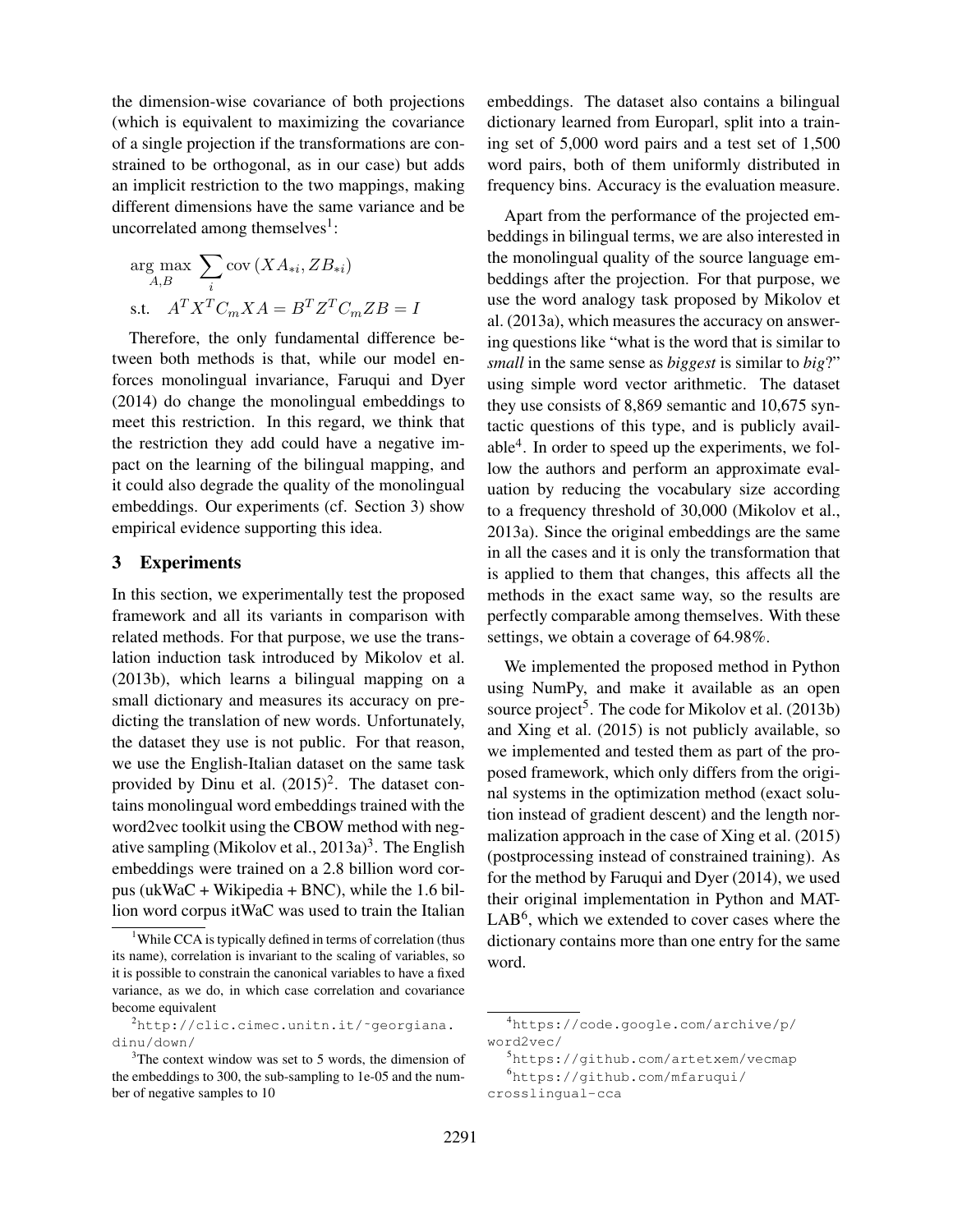|                        | EN-IT  | EN AN. |
|------------------------|--------|--------|
| Original embeddings    |        | 76.66% |
| Unconstrained mapping  | 34.93% | 73.80% |
| + length normalization | 33.80% | 73.61% |
| + mean centering       | 38.47% | 73.71% |
| Orthogonal mapping     | 36.73% | 76.66% |
| + length normalization | 36.87% | 76.66% |
| + mean centering       | 39.27% | 76.59% |

Table 1: Our results in bilingual and monolingual tasks.

## 3.1 Results of our framework

The rows in Table 1 show, respectively, the results for the original embeddings, the basic mapping proposed by Mikolov et al. (2013b) (cf. Section 2) and the addition of orthogonality constraint (cf. Section 2.1), with and without length normalization and, incrementally, mean centering. In all the cases, length normalization and mean centering were applied to all embeddings, even if missing from the dictionary.

The results show that the orthogonality constraint is key to preserve monolingual performance, and it also improves bilingual performance by enforcing a relevant property (monolingual invariance) that the transformation to learn should intuitively have. The contribution of length normalization alone is marginal, but when followed by mean centering we obtain further improvements in bilingual performance without hurting monolingual performance.

#### 3.2 Comparison to other work

Table 2 shows the results for our best performing configuration in comparison to previous work. As discussed before, (Mikolov et al., 2013b) and (Xing et al., 2015) were implemented as part of our framework, so they correspond to our uncostrained mapping with no preprocessing and orthogonal mapping with length normalization, respectively.

As it can be seen, the method by Xing et al. (2015) performs better than that of Mikolov et al. (2013b) in the translation induction task, which is in line with what they report in their paper. Moreover, thanks to the orthogonality constraint their monolingual performance in the word analogy task does not degrade, whereas the accuracy of Mikolov et al. (2013b) drops by 2.86% in absolute terms with respect to the original embeddings.

Since Faruqui and Dyer (2014) take advantage of

|                         | EN-IT  | EN AN. |
|-------------------------|--------|--------|
| Original embeddings     |        | 76.66% |
| Mikolov et al. (2013b)  | 34.93% | 73.80% |
| Xing et al. $(2015)$    | 36.87% | 76.66% |
| Faruqui and Dyer (2014) | 37.80% | 69.64% |
| Our method              | 39.27% | 76.59% |

Table 2: Comparison of our method to other work.

CCA to perform dimensionality reduction, we tested several values for it and report the best (180 dimensions). This beats the method by Xing et al. (2015) in the bilingual task, although it comes at the price of a considerable degradation in monolingual quality.

In any case, it is our proposed method with the orthogonality constraint and a global preprocessing with length normalization followed by dimensionwise mean centering that achieves the best accuracy in the word translation induction task. Moreover, it does not suffer from any considerable degradation in monolingual quality, with an anecdotal drop of only 0.07% in contrast with 2.86% for Mikolov et al. (2013b) and 7.02% for Faruqui and Dyer (2014).

When compared to Xing et al. (2015), our results in Table 1 reinforce our theoretical interpretation for their method (cf. Section 2.2), as it empirically shows that its improvement with respect to Mikolov et al. (2013b) comes solely from the orthogonality constraint, and not from solving any inconsistency.

It should be noted that the implementation by Faruqui and Dyer (2014) also length-normalizes the word embeddings in a preprocessing step. Following the discussion in Section 2.3, this means that our best performing configuration is conceptually very close to the method by Faruqui and Dyer (2014), as they both coincide on maximizing the average dimension-wise covariance and length-normalize the embeddings in both languages first, the only difference being that our model enforces monolingual invariance after the normalization while theirs does change the monolingual embeddings to make different dimensions have the same variance and be uncorrelated among themselves. However, our model performs considerably better than any configuration from Faruqui and Dyer (2014) in both the monolingual and the bilingual task, supporting our hypothesis that these two constraints that are implicit in their method are not only conceptually confusing,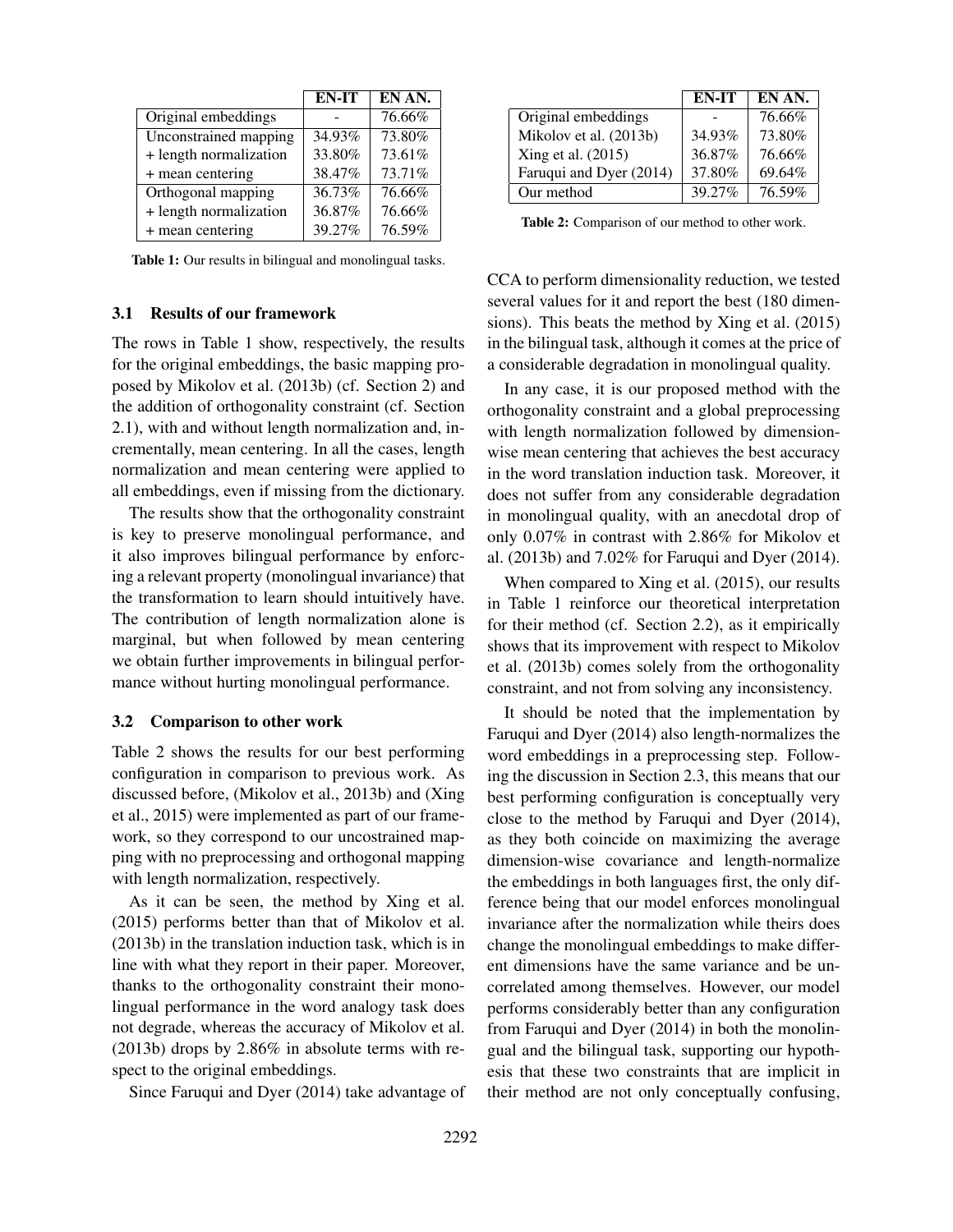but also have a negative impact.

# 4 Conclusions

This paper develops a new framework to learn bilingual word embedding mappings, generalizing previous work and providing an efficient exact method to learn the optimal transformation. Our experiments show the effectiveness of the proposed model and give strong empirical evidence in favor of our reinterpretation of Xing et al. (2015) and Faruqui and Dyer (2014). It is the proposed method with the orthogonality constraint and a global preprocessing with length normalization and dimension-wise mean centering that achieves the best overall results both in monolingual and bilingual terms, surpassing those previous methods. In the future, we would like to study non-linear mappings (Lu et al., 2015) and the additional techniques in (Lazaridou et al., 2015).

# Acknowledgments

This research was partially supported by the European Commision (QTLeap FP7-ICT-2013-10- 610516), a Google Faculty Award, and the Spanish Ministry of Economy and Competitiveness (TADEEP TIN2015-70214-P). Mikel Artetxe enjoys a doctoral grant from the Spanish Ministry of Education, Culture and Sports.

# A Proof of solution under orthogonality

Constraining W to be orthogonal  $(W^TW = I)$ , the original minimization problem can be reformulated as follows (cf. Section 2.1):

$$
\arg\min_{W} \sum_{i} \|X_{i*}W - Z_{i*}\|^2
$$
\n
$$
= \arg\min_{W} \sum_{i} (\|X_{i*}W\|^2 + \|Z_{i*}\|^2 - 2X_{i*}WZ_{i*}^T)
$$
\n
$$
= \arg\max_{W} \sum_{i} X_{i*}WZ_{i*}^T
$$
\n
$$
= \arg\max_{W} \text{Tr}(XWZ^T)
$$
\n
$$
= \arg\max_{W} \text{Tr}(Z^T X W)
$$

In the above expression,  $Tr(\cdot)$  denotes the trace operator (the sum of all the elements in the main diagonal), and the last equality is given by its cyclic property. At this point, we can take the SVD of  $Z^T X$  as  $Z^T X = U \Sigma V^T$ , so Tr  $(Z^T X W) =$  $\text{Tr}\left(U\Sigma V^T W\right) = \text{Tr}\left(\Sigma V^T W U\right).$  Since  $V^T$ ,  $W$  and  $U$  are orthogonal matrices, their product  $V^T W U$  will also be an orthogonal matrix. In addition to that, given that  $\Sigma$  is a diagonal matrix, its trace after an orthogonal transformation will be maximal when the values in its main diagonal are preserved after the mapping, that is, when the orthogonal transformation matrix is the identity matrix. This will happen when  $V^T W U = I$  in our case, so the optimal solution will be  $W = VU<sup>T</sup>$ .

#### References

- Sarath Chandar A P, Stanislas Lauly, Hugo Larochelle, Mitesh Khapra, Balaraman Ravindran, Vikas C Raykar, and Amrita Saha. 2014. An autoencoder approach to learning bilingual word representations. In *Advances in Neural Information Processing Systems 27*, pages 1853–1861.
- Georgiana Dinu, Angeliki Lazaridou, and Marco Baroni. 2015. Improving zero-shot learning by mitigating the hubness problem. In *Proceedings of the 3rd International Conference on Learning Representations (ICLR2015), workshop track*.
- Manaal Faruqui and Chris Dyer. 2014. Improving vector space word representations using multilingual correlation. In *Proceedings of the 14th Conference of the European Chapter of the Association for Computational Linguistics*, pages 462–471.
- Stephan Gouws and Anders Søgaard. 2015. Simple taskspecific bilingual word embeddings. In *Proceedings of the 2015 Conference of the North American Chapter of the Association for Computational Linguistics: Human Language Technologies*, pages 1386–1390.
- Stephan Gouws, Yoshua Bengio, and Greg Corrado. 2014. Bilbowa: Fast bilingual distributed representations without word alignments. *arXiv preprint arXiv:1410.2455*.
- Tomáš Kočiský, Karl Moritz Hermann, and Phil Blunsom. 2014. Learning bilingual word representations by marginalizing alignments. In *Proceedings of the 52nd Annual Meeting of the Association for Computational Linguistics*, volume 2, pages 224–229.
- Angeliki Lazaridou, Georgiana Dinu, and Marco Baroni. 2015. Hubness and pollution: Delving into crossspace mapping for zero-shot learning. In *Proceedings of the 53rd Annual Meeting of the Association for Computational Linguistics and the 7th International Joint Conference on Natural Language Processing*, volume 1, pages 270–280.